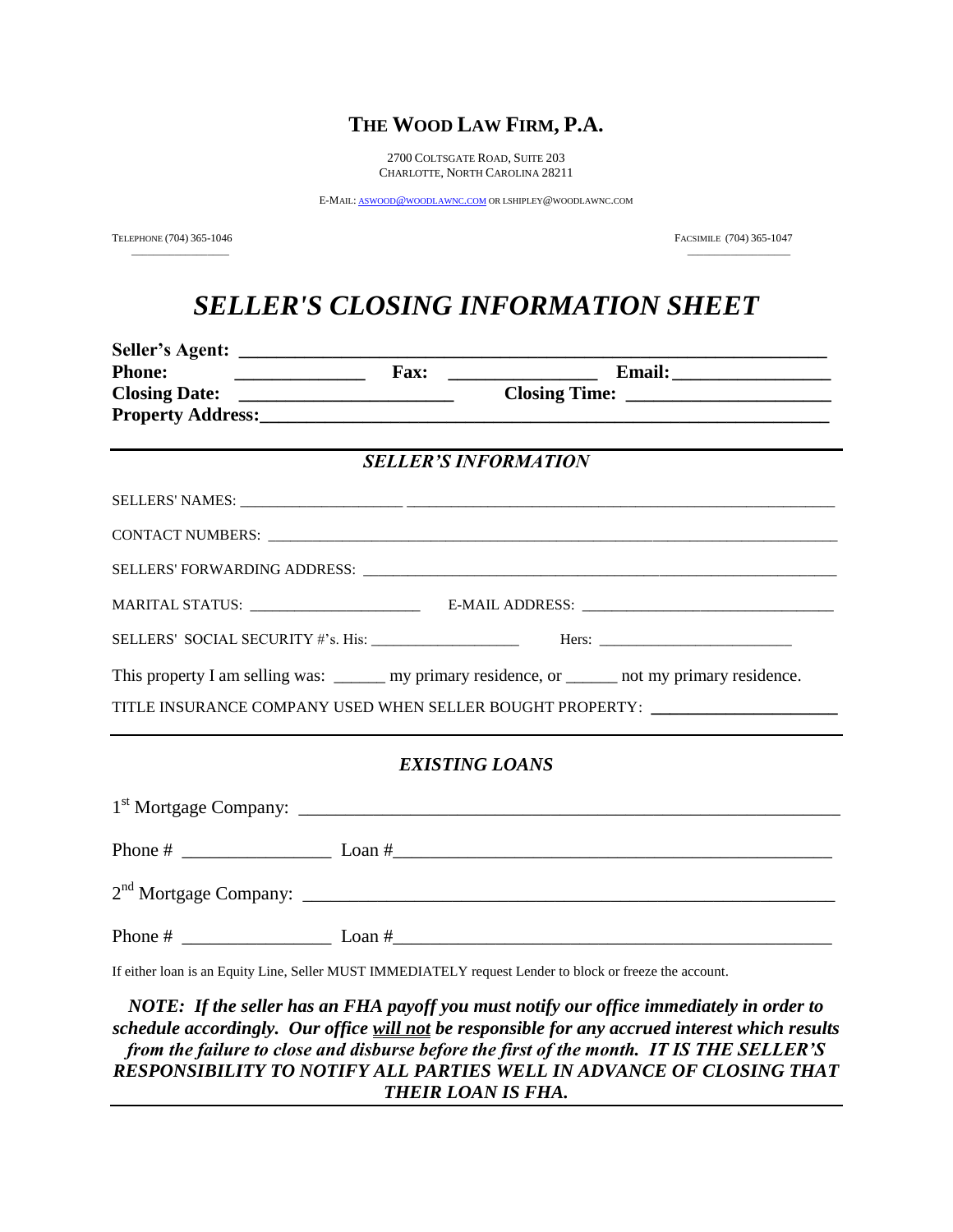#### *DEED PREPARATION*

ARE WE TO PREPARE THE DEED?

YES NO

If we are not preparing the documents, the Attorney preparing them is: \_\_\_\_\_\_\_\_\_\_\_\_\_\_\_\_\_\_\_\_\_\_\_\_\_\_\_\_\_\_\_\_\_\_\_\_\_\_\_\_

There will be a \$150 coordination fee charged for our office to correspond with and work with your attorney of choice to exchange information, and if necessary, order payoffs and obtain an HOA certification, among other things.

WILL SELLER BE PRESENT AT CLOSING?

YES \_\_\_\_\_ NO \_\_\_\_\_\_\_

If Seller does not attend Closing and wishes to close at a different date and/or time, a fee of \$125.00 will be charged to Seller for this accommodation. If Seller does not attend Closing and a power-of-attorney is required, the charge for the preparation of a limited specific power-of-attorney is \$150.00 and the recording charge is \$26.00.

OVERNIGHT DELIVERY AND HANDLING OF PAYOFFS: The fee of \$35.00 will be charged for each overnight service.

### *MISCELLANEOUS INFORMATION*

1. REPAIRS: Written invoices for all repairs to be collected on closing disclosure must be provided prior to Closing.

### 2. HOMEOWNERS ASSOCIATION DUES: *Without this information we may be unable to pro-rate the proper amount.*

|    | (C) Payment Frequency Monthly Quarterly Semi-Annual Annual                              |  |  |  |  |  |
|----|-----------------------------------------------------------------------------------------|--|--|--|--|--|
|    |                                                                                         |  |  |  |  |  |
|    |                                                                                         |  |  |  |  |  |
|    |                                                                                         |  |  |  |  |  |
|    |                                                                                         |  |  |  |  |  |
|    |                                                                                         |  |  |  |  |  |
| 3. | <b>HOME WARRANTY:</b>                                                                   |  |  |  |  |  |
|    |                                                                                         |  |  |  |  |  |
|    |                                                                                         |  |  |  |  |  |
|    |                                                                                         |  |  |  |  |  |
|    |                                                                                         |  |  |  |  |  |
|    | 4. TOTAL COMMISSION: Buyer's Agent %: Seller's Agent % _________________________        |  |  |  |  |  |
|    |                                                                                         |  |  |  |  |  |
|    | 5. PLEASE NOTE: Due the increase of wire fraud, we will no longer wire seller proceeds. |  |  |  |  |  |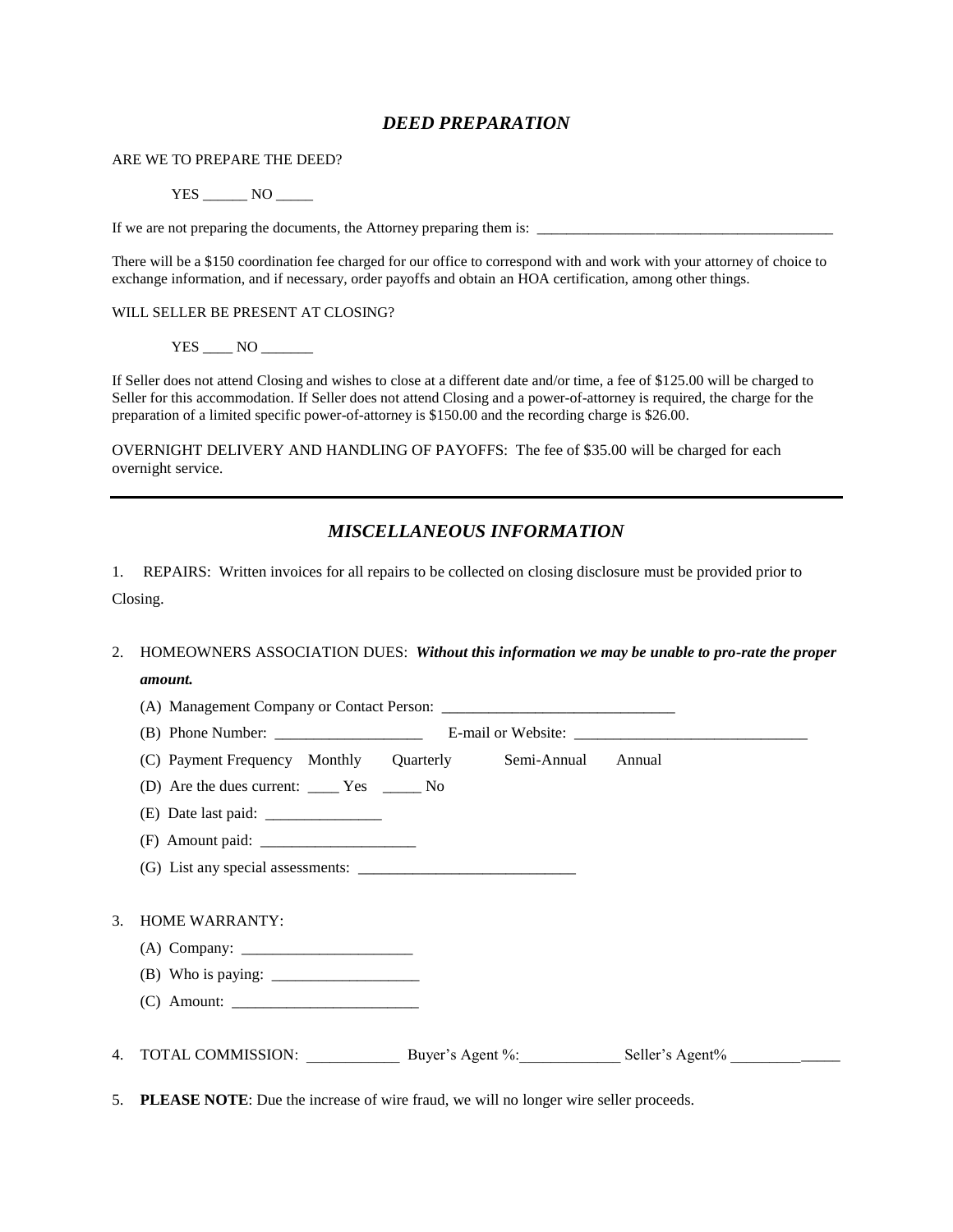### *LIMITED AUTHORIZATION TO DISCLOSE TRANSACTION INFORMATION*

Seller hereby authorizes The Wood Law Firm, P.A. to disclose all information, including non-public private information, related to the purchase, sale and/or financing of this transaction. This authorization includes specific permission to release either party's Closing Disclosure; ALTA Settlement Statement; HUD-1 Settlement Statement; loan documents and other non-public confidential information, to the Buyer's lender, the real estate agent(s), or any party The Wood Law Firm, P.A. deems will use such documentation to clarify or remedy an accounting or title matter.

## **NOTICE:**

THE ENGAGEMENT LETTER AND THE PAYOFF AUTHORIZATION ATTACHED HERETO SHOULD BE SIGNED AND RETURNED BY THE SELLER AS SOON AS POSSIBLE. FAILURE TO RETURN THE EXECUTED FORMS MAY RESULT IN A DELAY IN CLOSING. THE FORMS MAY BE FAXED TO 704-365-1047 OR EMAILED TO LSHIPLEY@WOODLAWNC.COM.

**\_\_\_\_\_\_\_\_\_\_\_\_\_\_\_\_\_\_\_\_\_\_\_\_\_\_\_\_\_\_\_\_\_\_\_ \_\_\_\_\_\_\_\_\_\_\_\_\_\_\_\_\_\_\_\_\_\_\_\_\_\_\_\_\_\_\_**

**SELLERS:**

**Signature Signature**